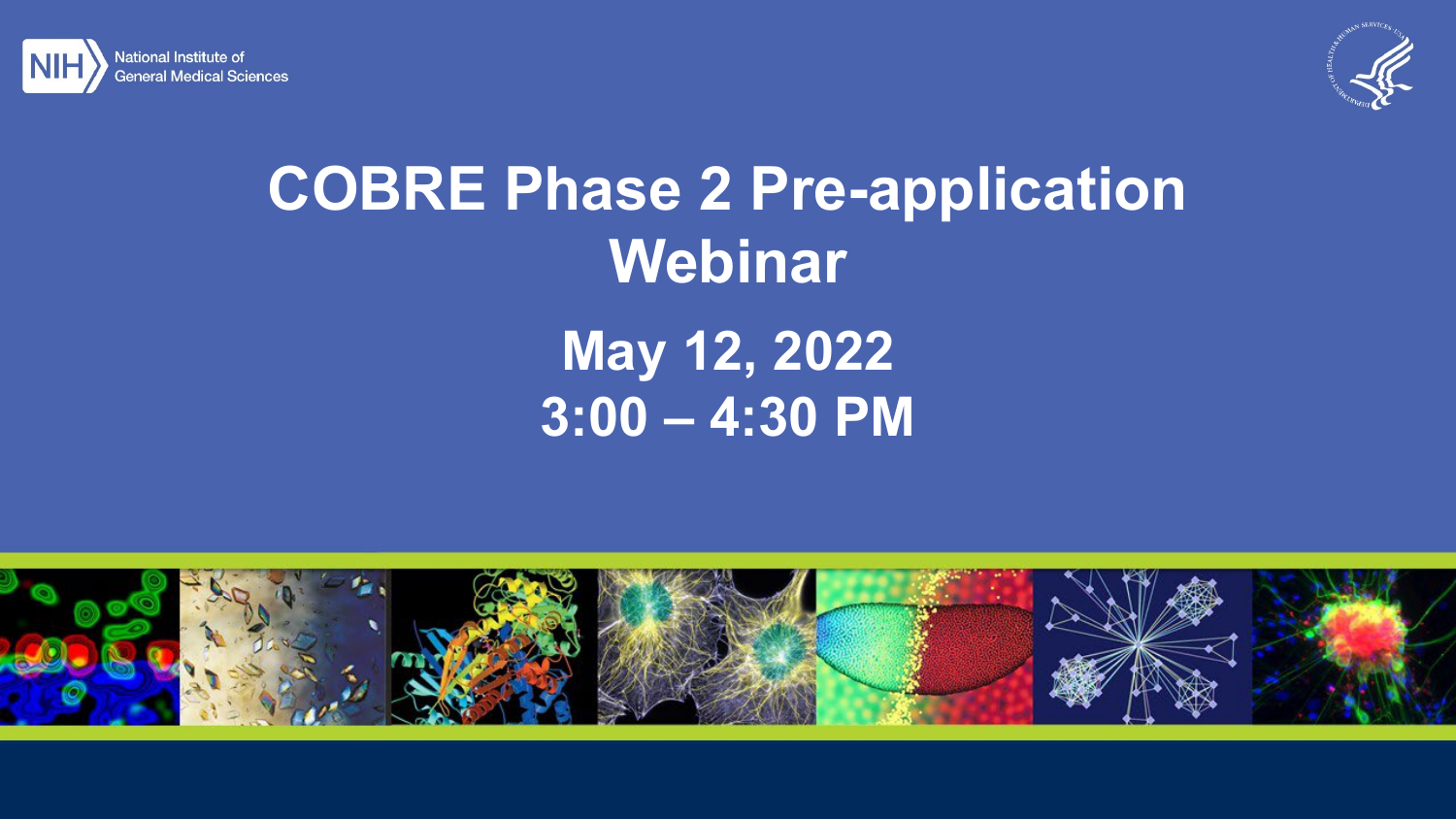- **Michele McGuirl**, Chief, Research Advancement Programs Branch
- **Fed Bernal**, Program Officer and COBRE Phase 2 Lead
- **Nina Sidorova**, Scientific Review Officer
- **Samantha Farrell**, Grants Management Specialist

## **Q&A via Chat Window, moderated by Michele McGuirl**

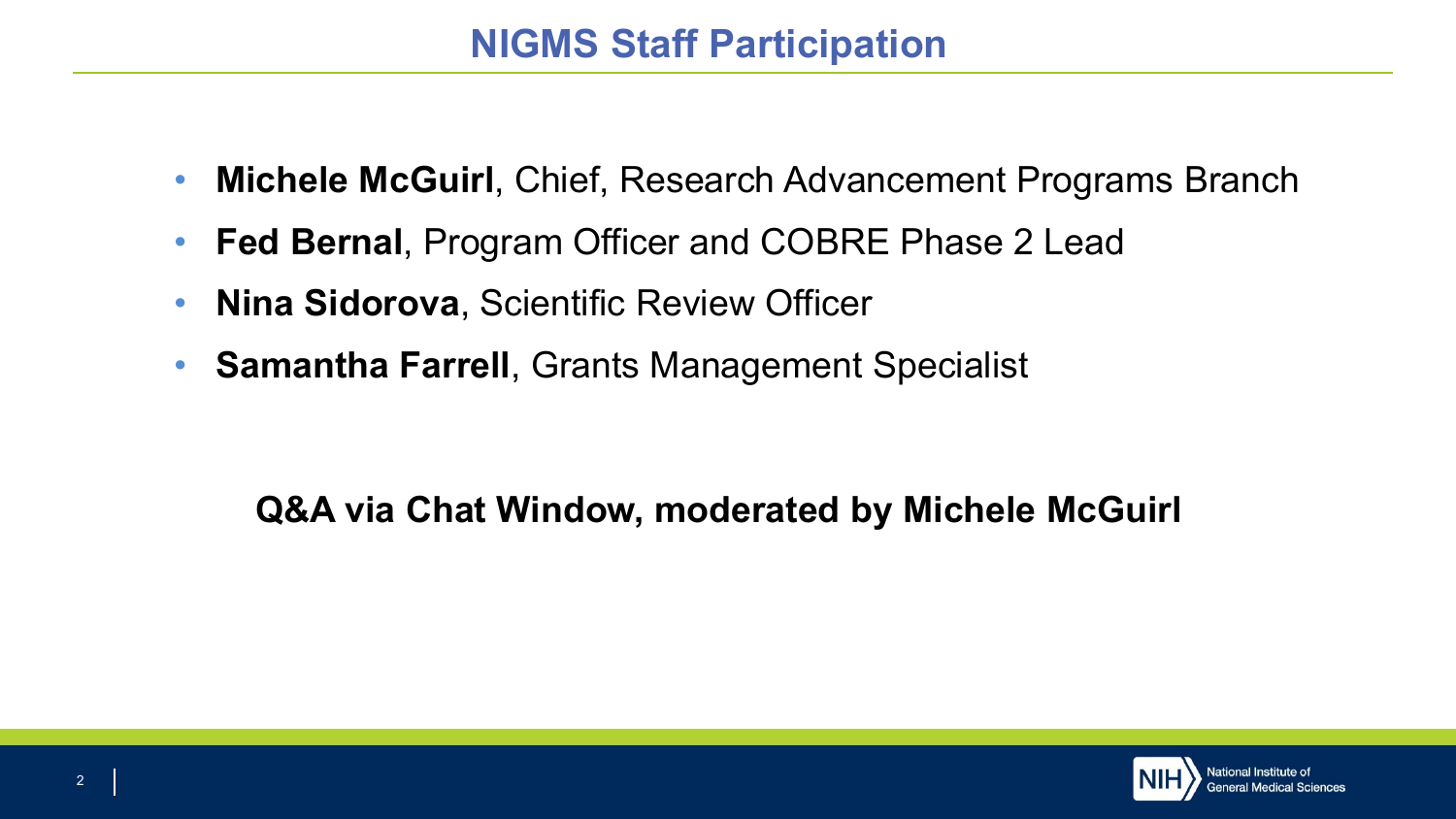## **IDeA Program**

Build research capacity in states and territories with lower levels of NIH funding

## **Centers of Biomedical Research Excellence (COBRE)**

- Support a broadly themed research center
- **129** distinct COBRE awards
- 3 sequential phases, 5 years each
- IDeA [Dashboard](https://www.nigms.nih.gov/Research/DRCB/Pages/DRCB-IDeA-Interactive-Portfolio-Dashboard.aspx) tracks all funded awards





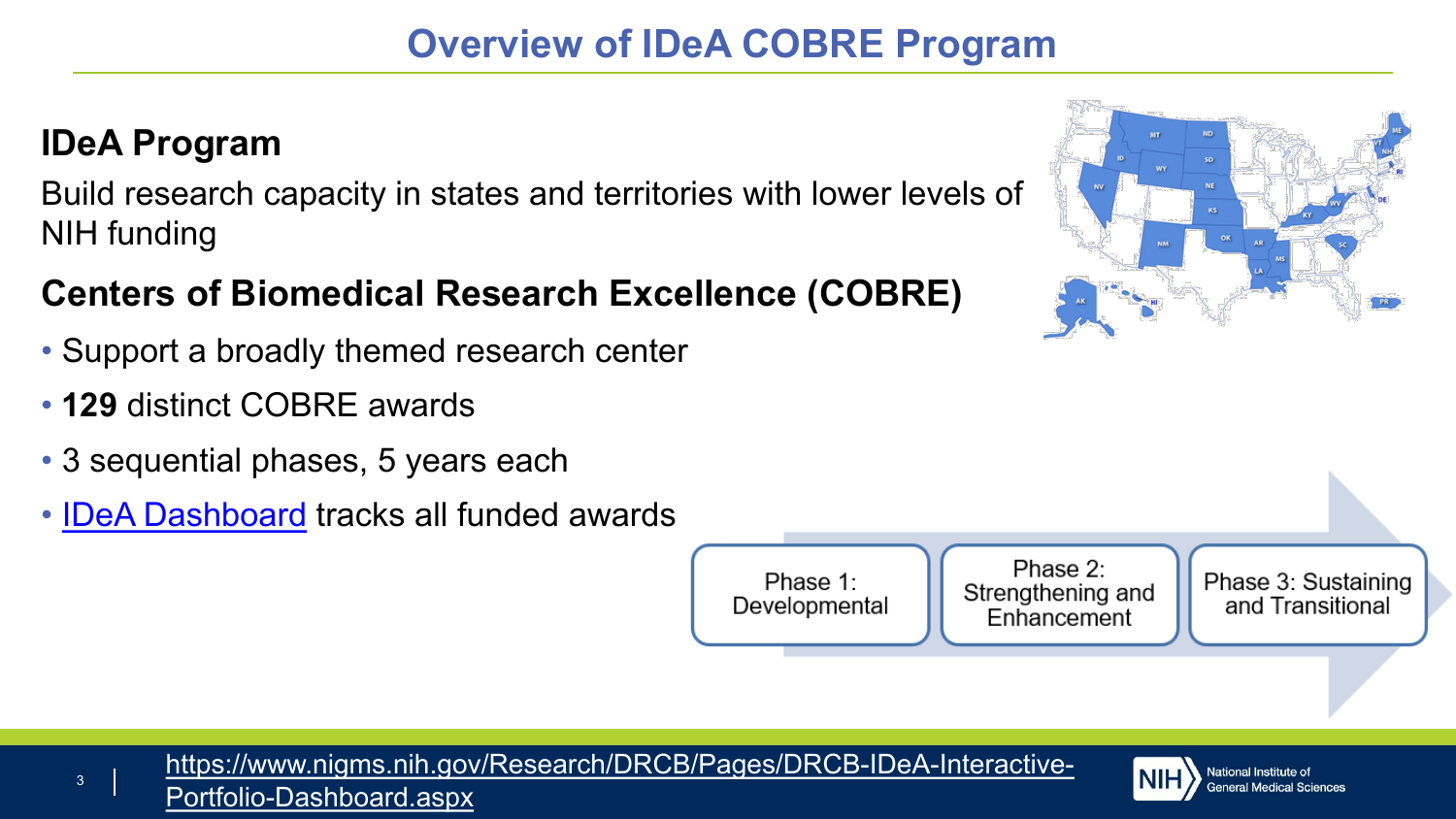## **Renewal of Centers of Biomedical Research Excellence (COBRE) - Phase 2 (P20 Clinical Trial Optional) [PAR-22-163](https://grants.nih.gov/grants/guide/pa-files/par-22-163.html)**

## **due date: September 27, 2022**

|      | Phase 1          |              | Phase 2            |              | Phase 3            |              |
|------|------------------|--------------|--------------------|--------------|--------------------|--------------|
| FY   | Due Date         | Council      | Due Date           | Council      | Due Date           | Council      |
| 2022 | January 27, 2021 | October 2021 | September 28. 2021 | May 2022     | May 28, 2021       | January 2022 |
| 2023 | January 27, 2022 | October 2022 | September 27, 2022 | May 2023     | May 27, 2022       | January 2023 |
| 2024 | January 26, 2023 | October 2023 | May 30, 2023       | January 2024 | September 26, 2023 | May 2024     |
| 2025 | January 25, 2024 | October 2024 | May 28, 2024       | January 2025 | September 24, 2024 | May 2025     |
| 2026 | January 30, 2025 | October 2025 | May 27, 2025       | January 2026 | September 30, 2024 | May 2026     |

**CURRENT FOA: PAR-22-163 FOA** in preparation

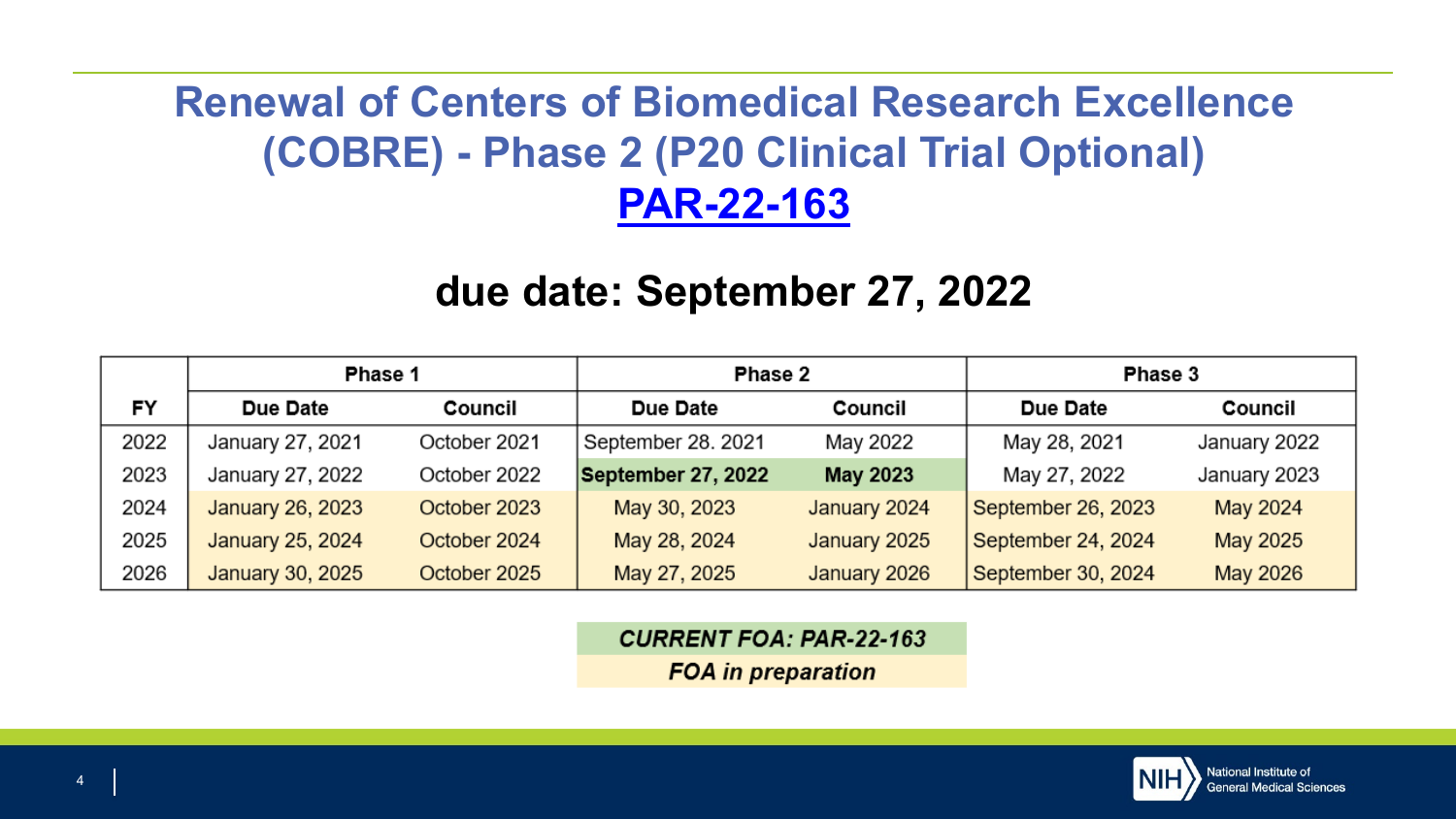*Continue* **the development of a critical mass of investigators with expertise in the Center's scientific interest areas**

- Support Research Projects within in the COBRE's scientific area
- Get RPLs ready to compete for peer-reviewed external funding

#### *Strengthen* **the Center through further improvement in research infrastructure**

- Support existing or establish new core facilities that are essential to support the research of the Center
- No Alterations and Renovations are allowed for Phase 2

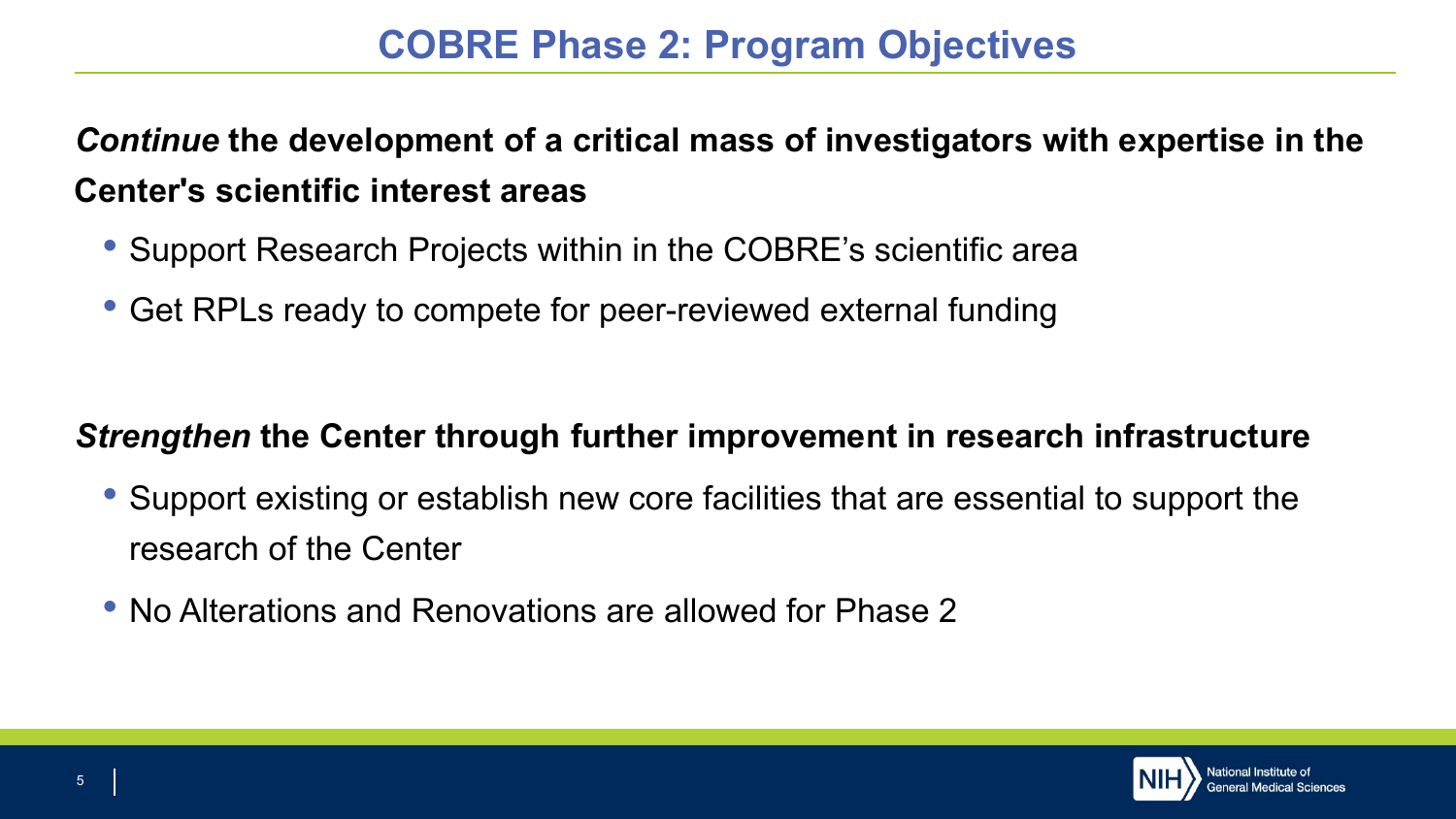- **Read the [FOA](https://grants.nih.gov/grants/guide/pa-files/par-22-163.html) –APPLY AS A RENEWAL!**
- **COBREs are NOT P01s**
	- The PI receives salary support (minimum LOE of 3 months) but not research support from the COBRE– a service to the institution that deserves recognition and support
- **COBREs are NOT training grants**
- **Communicate with institutional leaders**
	- Success of the COBRE is dependent on institutional commitments
- **Leverage other NIH-supported resources, especially current COBRE, INBRE, and IDeA-CTR programs at your institution/state**
	- Cores should not be duplicative of existing resources

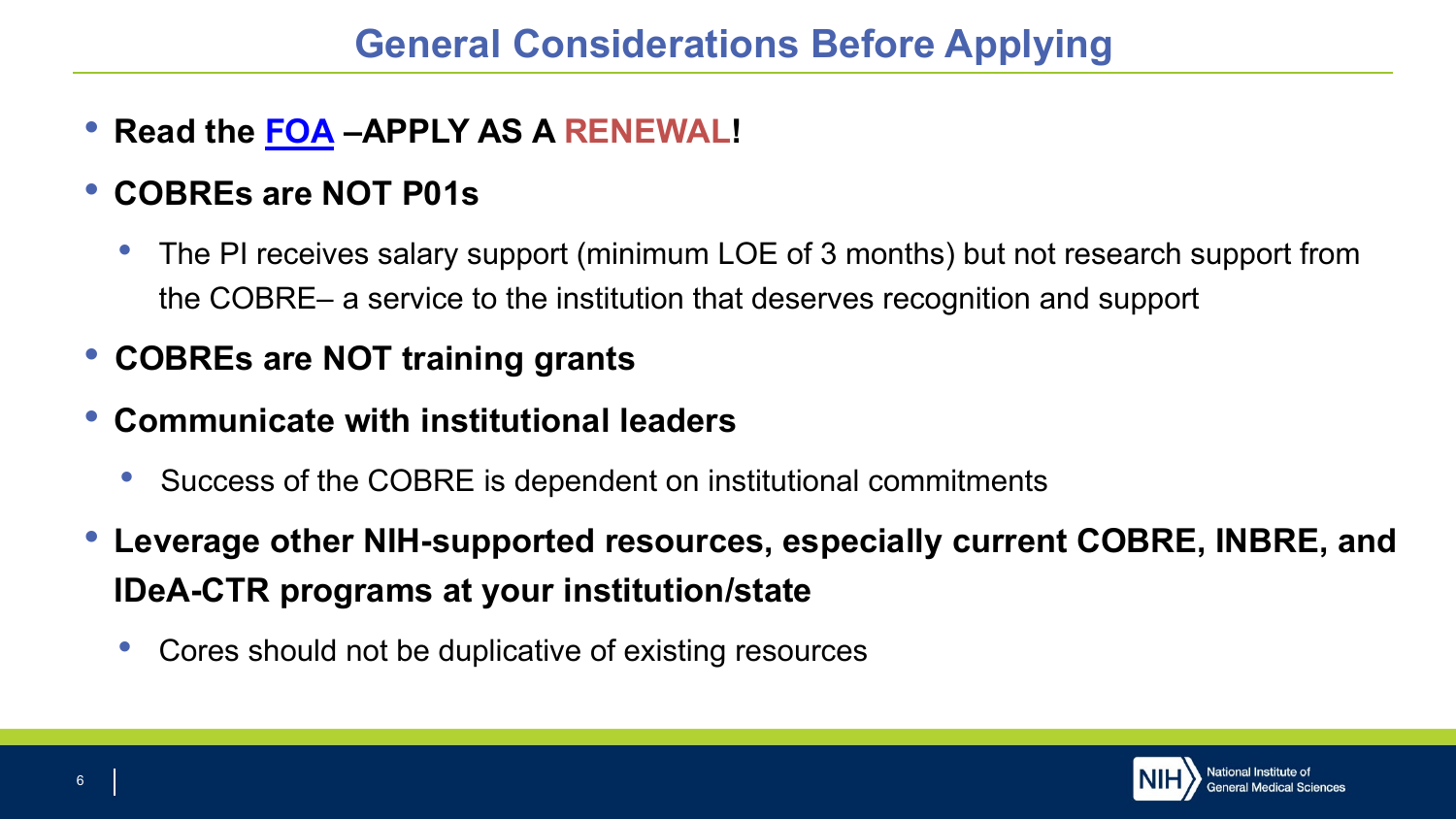## **PD/PI Eligibility (applies to all PD/PIs if MPI COBRE)**

#### **Established biomedical or behavioral research scientist**

- Must have mentoring and administrative experience to lead the COBRE
- Must be a faculty member at the applicant institution at the time of submission
- PD/PI may be the current Phase 1 PD/PI or a different one may be appointed

**PD/PI of an active, peer-reviewed** *research* **grant awarded to the applicant institution and related to the COBRE scientific area at the time of submission**

- Qualifying research grant can be from federal or non-federal sources
- Current and Pending Support Attachment *required* –used to determine PD/PI eligibility
- For MPI COBRE applications, each PI must meet the eligibility requirements. See the FOA for specifics.

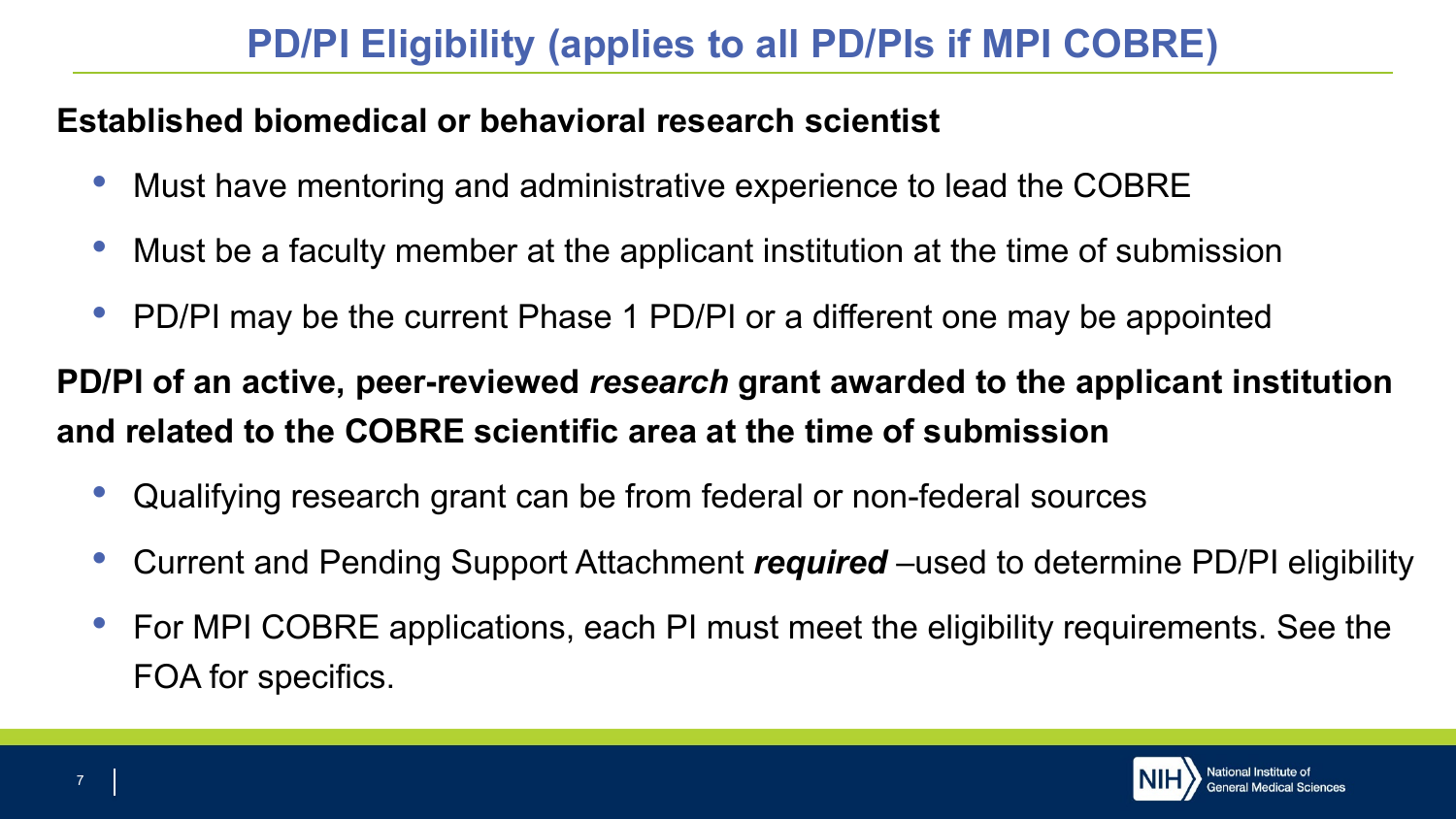## **Research Project Leader (RPL) Eligibility**

### **RPLs must hold an independent faculty appointment (or equivalent) at the time of submission**

- Includes tenure-track and other types of *multi-year* appointments
- Postdocs and others without independent appointments are not eligible
- More than half must be appointed at the applicant institution

## **RPLs must qualify as either an NIH Early Stage Investigator ([ESI](https://grants.nih.gov/grants/glossary.htmEarlyStageInvestigator(ESI))) or as a New Investigator ([NI\)](https://grants.nih.gov/grants/glossary.htm#NewInvestigator)** *—NEW IN PHASE 2—*

- ESI: PI who completed terminal research degree or post-graduate clinical training (whichever is later) within the past 10 years *and* has not previously competed successfully for a substantial NIH independent research award.
- NI: PI who has not previously competed successfully for a substantial NIH independent research award

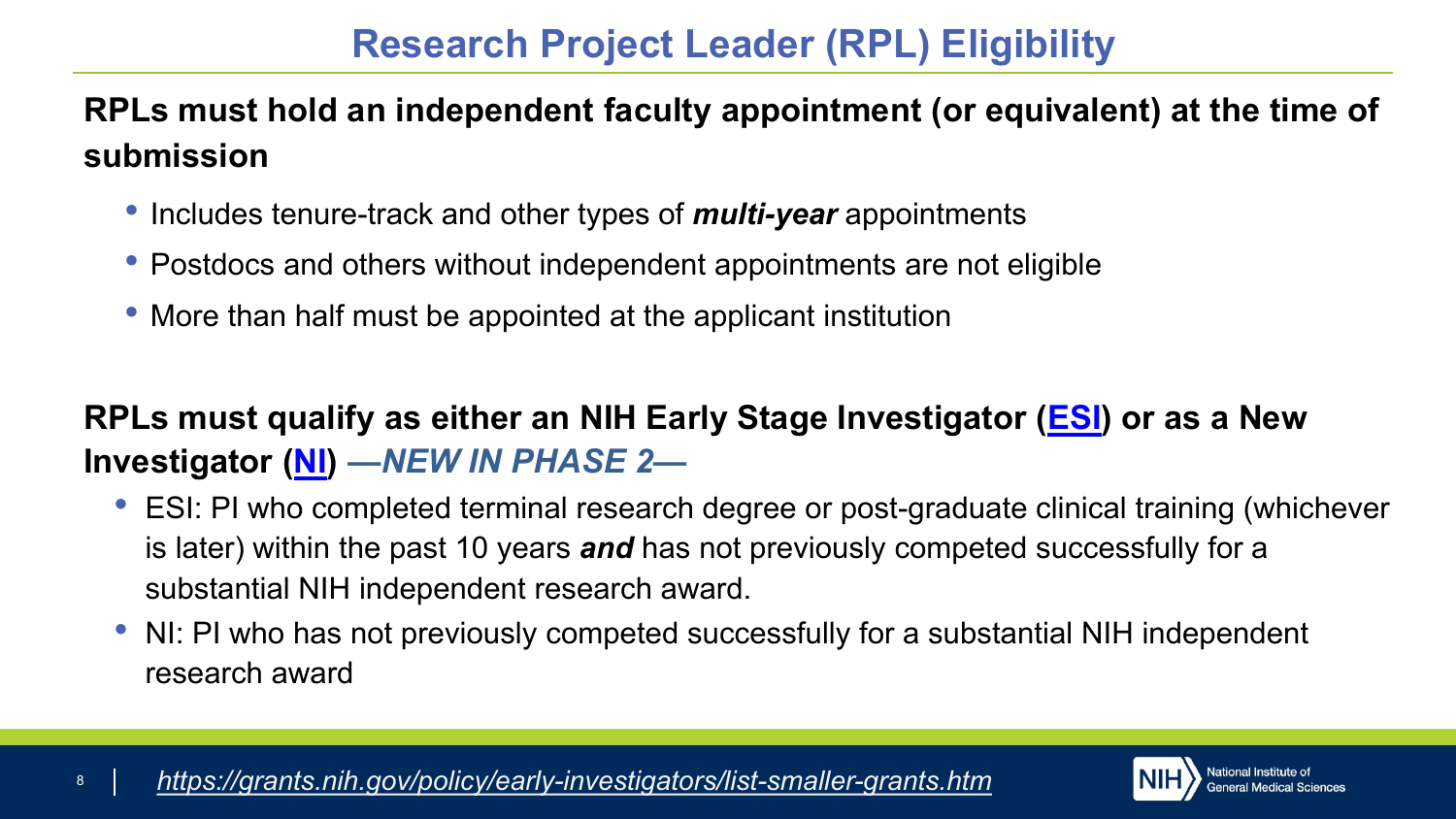#### **Overall Plan for the Center**

- **Program Accomplishments** during COBRE Phase 1 support
- **Center Organization and Management Plan**
- **Plan for an Advisory Committee (AC)** *—NEW IN PHASE 2—*

Three external members, one senior institutional official, and one senior faculty member appointed by the senior institutional official

- **Mentoring Plan** for RPLs
- **Evaluation Plan** for the Center
- **Letter** that outlines the institutional commitment of resources to support the COBRE throughout Phase 2 and to maintain these resources beyond the period of grant support

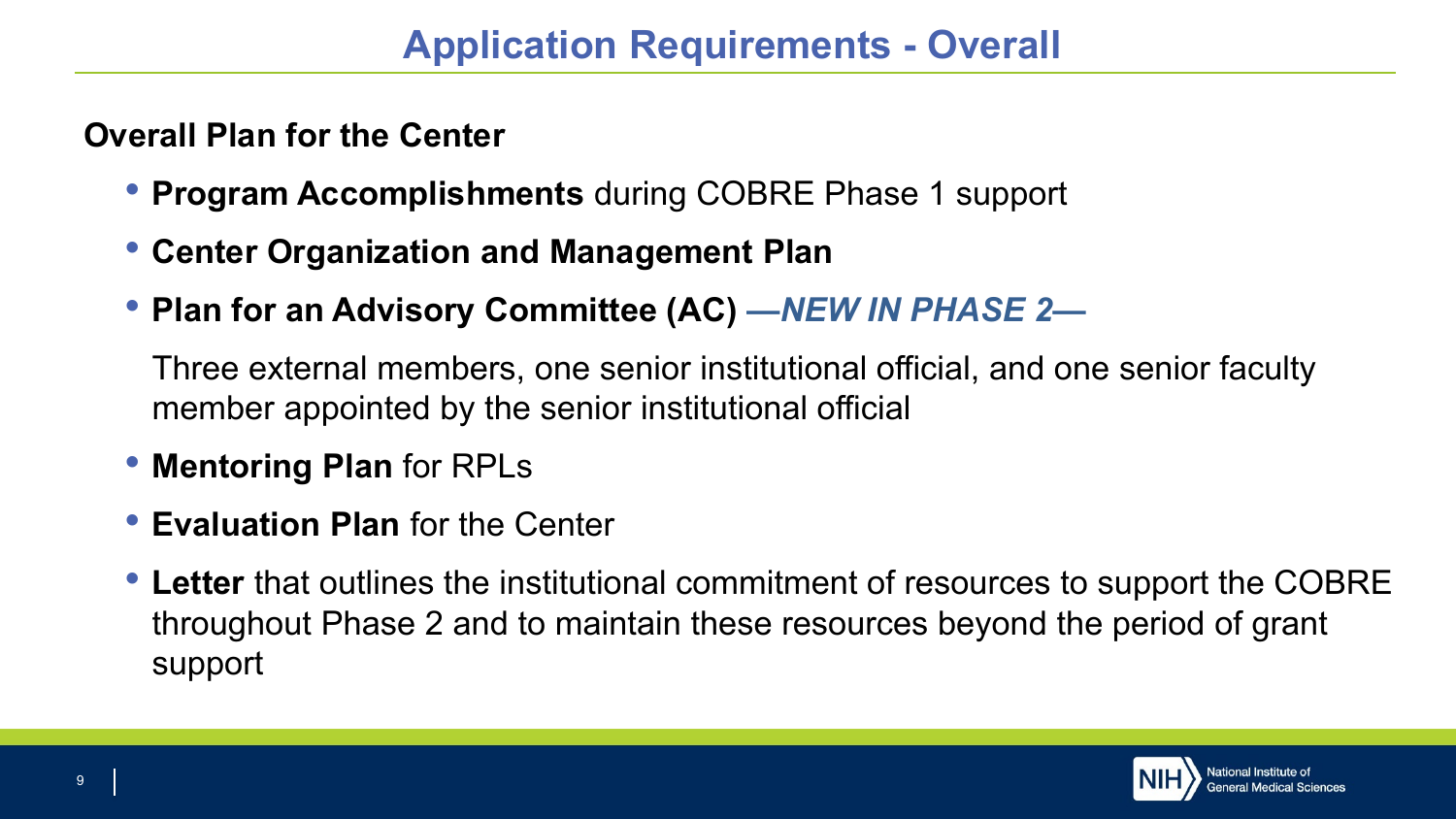#### **Administrative Core**

- Management plan that covers administrative, fiscal, and scientific aspects; should include an RPL Development Plan
- Pilot Projects Program (optional; open to faculty at all ranks, ESI/NI preferred) –*do not include research plans for individual projects*
- Faculty recruitment (all ranks) funds are available (up to \$400K in annual DC)

#### **Research Cores (Optional)**

- Core Directors must have appropriate expertise and experience to manage the Core
- Using/modifying/expanding existing resources is encouraged but duplication is not
- Cores should support the RPL projects and the scientific theme
- Page limit reduced to six pages for each Research Core *—NEW IN PHASE 2—*

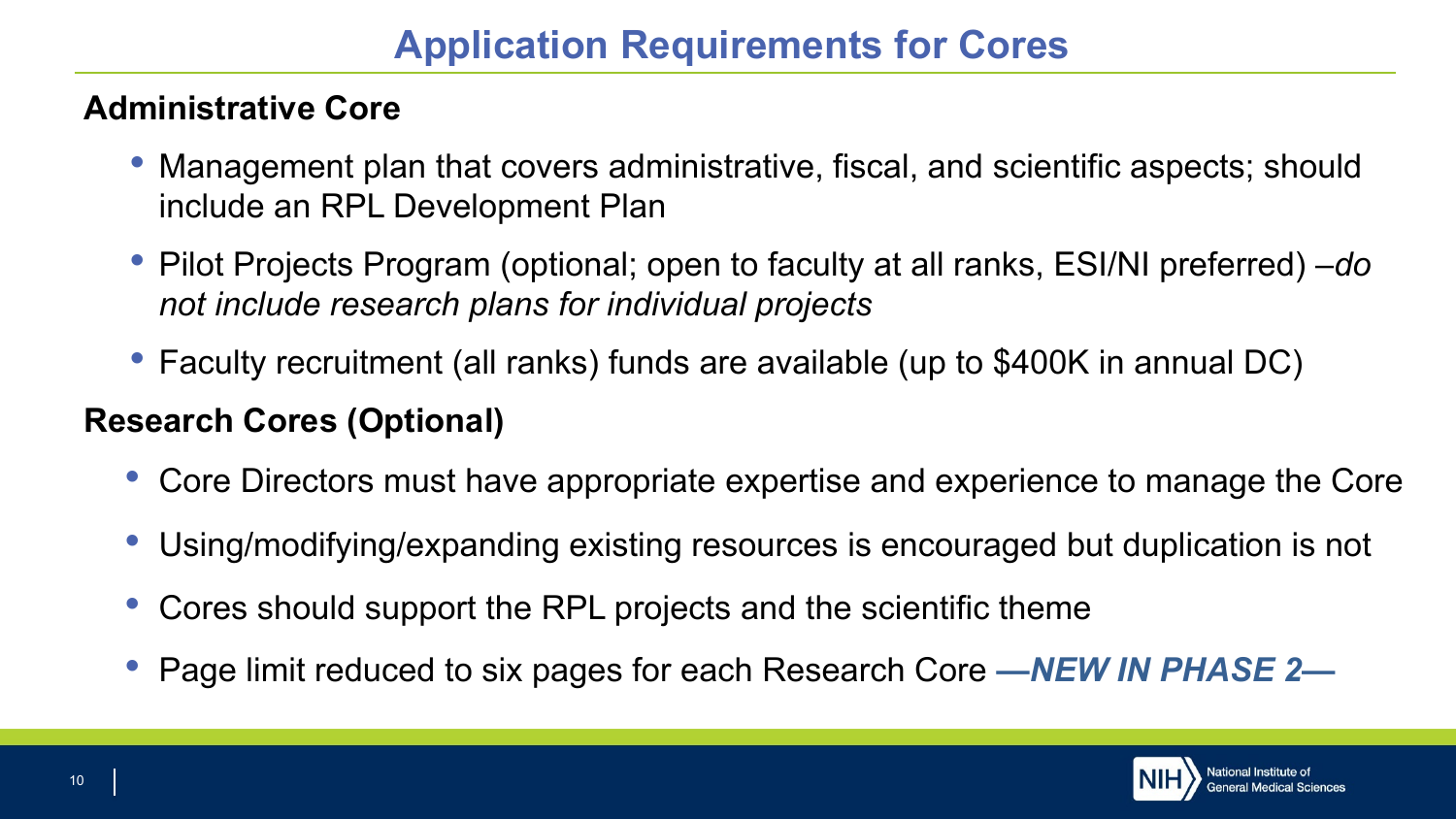#### **Research Projects –not an R01**

- Six pages to describe research question, approach, and connection to COBRE scientific area
- Preliminary data are helpful but not required reviewers gauge this by career stage
- Milestones: RPLs are *required* to submit a research grant application by the end of their second year on the award. RPLs are *expected* to get a research grant and graduate from COBRE funding by the end of the third year of COBRE support.

#### **Must include 2 - 5 Research Projects**

- Avoid naming RPLs who are proposed/supported as RPLs on other COBREs
- Projects should make good use of the Research Cores
- Identify any new areas for scientific growth with appropriate mentorship

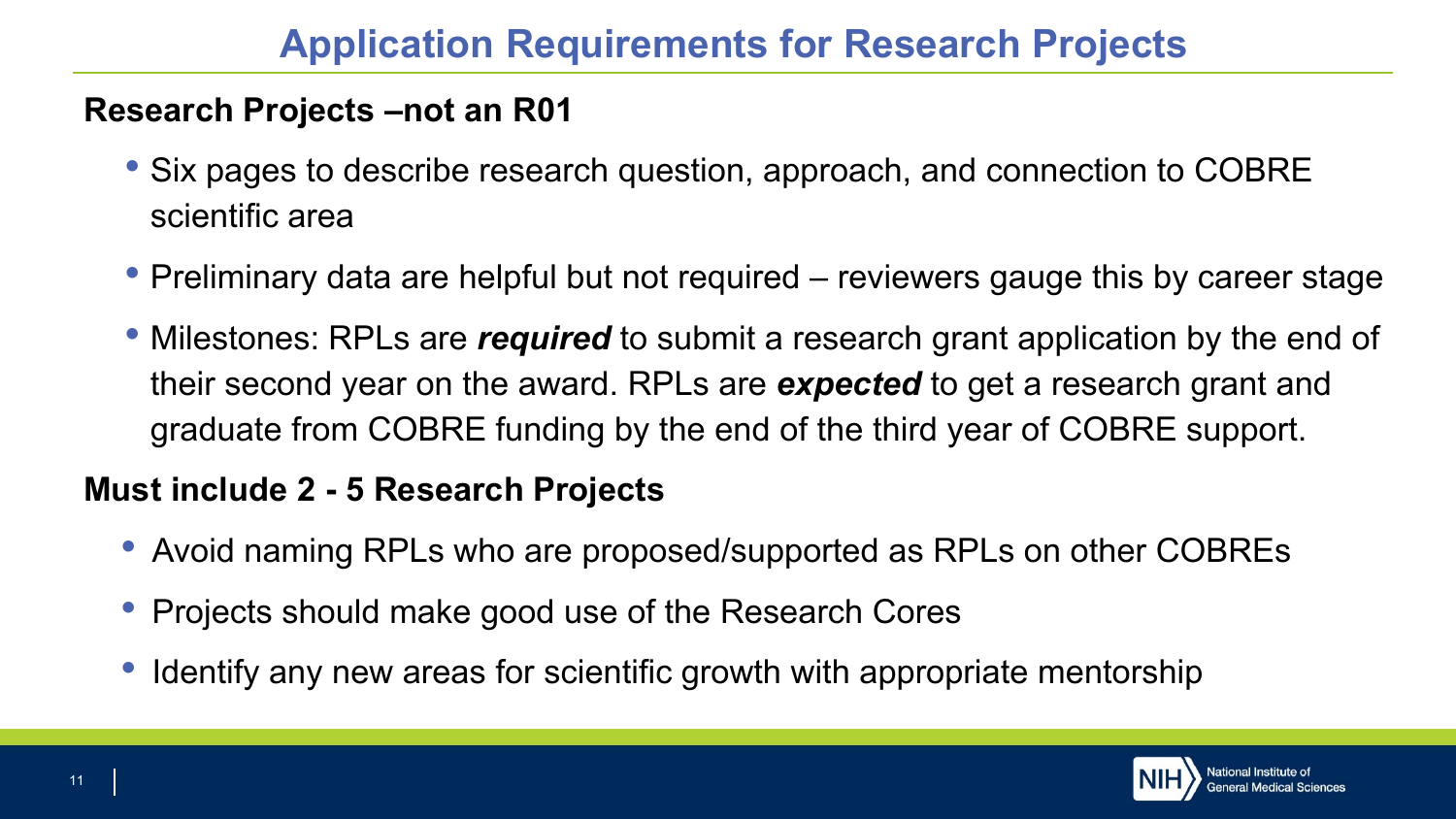#### **Individualized Letter of Support from home institution for each RPL is** *required*

- Written by Dean, Provost, or another Senior Official
- Must demonstrate multi-year commitment to the RPL whether or not the COBRE is funded
- Examples of strong institutional commitment: start-up package, independent research space

## **Request 5 years of support for each RPL** *slot* **so that the replacement RPL can be funded after the initial one graduates**

- An RPL's research plan, timeline, and budget is for 3 years total RPL support (Phases 1+2)
- Remaining budget years are designated as placeholders for replacement RPLs
- Make it clear that the RPL will continue after Year 3 with independent grant support
- Also address this in the Budget Justification

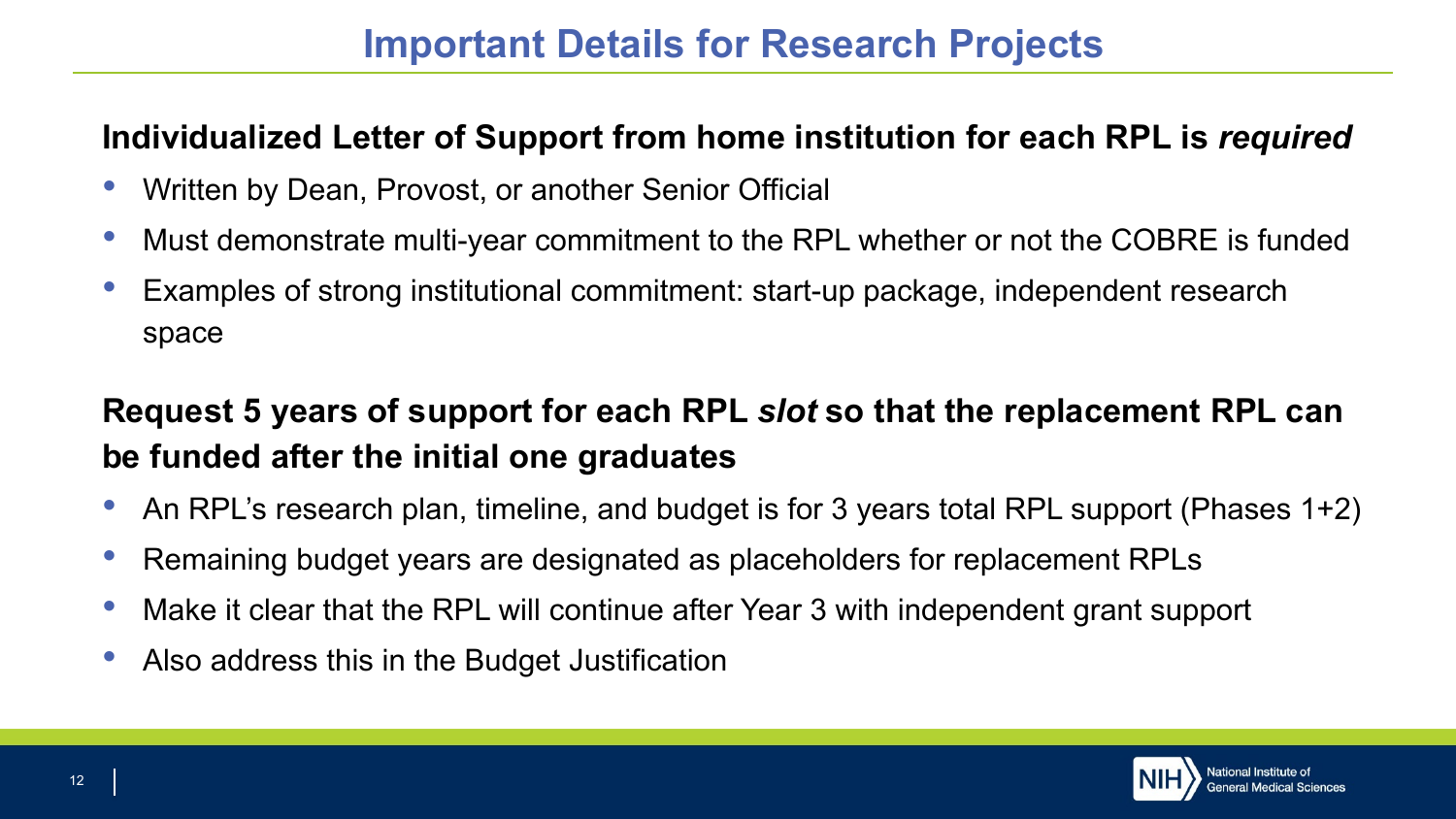## **The COBRE Review Process**

**Nina Sidorova, PhD Sonia Ortiz-Miranda, PhD Scientific Review Branch**

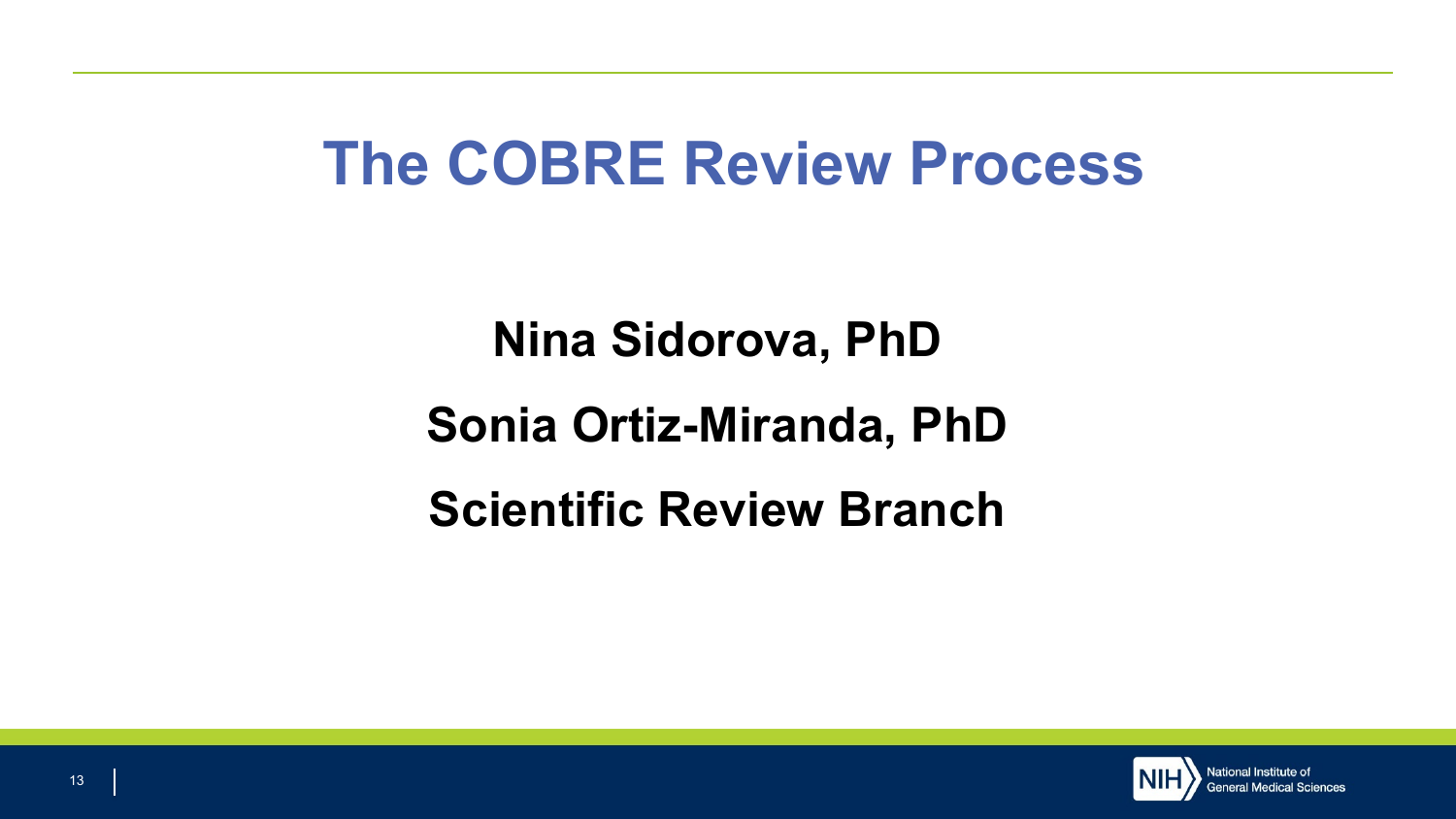## **STEP 1 - ADMINISTRATIVE REVIEW**

- Review of all COBRE applications is organized by the NIGMS Scientific Review Branch (SRB)
- All applications go through Administrative Review by the Program Officers and Scientific Review Officers
- All applications deemed non-compliant/not eligible are withdrawn

**To avoid your application from being withdrawn:** 

- **Read and follow the instructions in the [current](https://grants.nih.gov/grants/guide/pa-files/par-22-163.html) FOA carefully!**
- Try to apply a few days prior to the deadline, check your application, and make corrections if needed

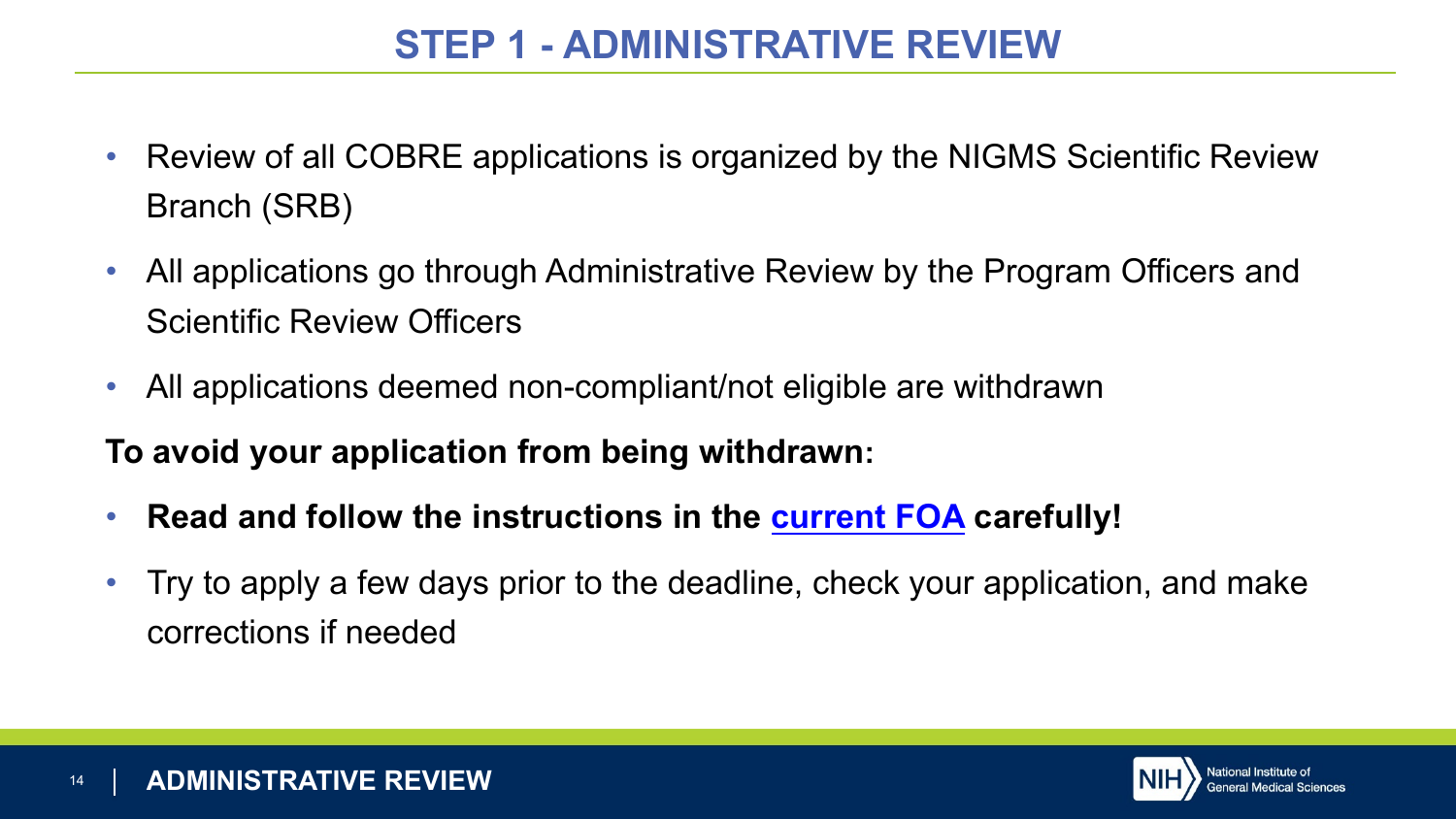## **STEP 2 – SCIENTIFIC REVIEW**

#### **Applications are divided among Special Emphasis Panels (SEPs)**

- Number of panels depends on the number of applications
- Reviewer Orientation Meetings: same material is given to all reviewers

#### **Reviewer Assignments**

- At least three reviewers are assigned to each application usually more
	- Overall: three primary reviewers
	- At least two reviewers are assigned to each of the components
		- Administrative Core, Research Cores, Individual Research Projects

#### **Process**

Assigned reviewers comment on each component, then the panel discusses the Overall

**Voting: All panel members vote on the Overall Center only (not individual components)**

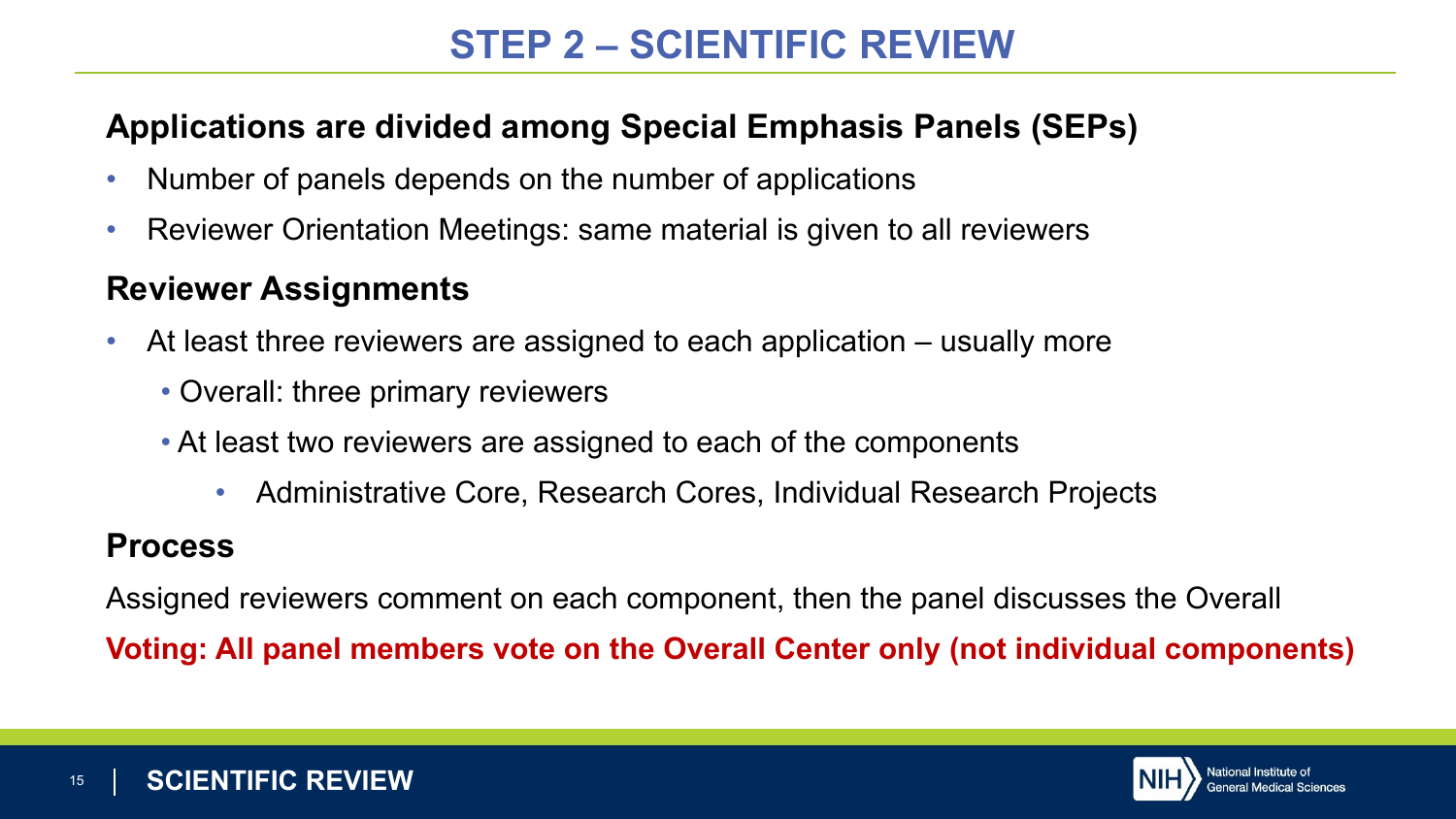## **Preparation Advice to Applicants**

- **Read the FOA's review criteria**  the critique templates contain these criteria/questions
- **DO NOT duplicate** letters of support. Avoid including letters of support that do not add substance – it can limit the pool of reviewers
- **List the names of people submitting letters** for each of the components
- **Include the Core or Project Title at** the beginning of each component summary. Reviewers have access to full applications **but not in Recruitment Phase** when only summaries are available.
- **Use the PHS Assignment form** to indicate expertise needed but **DO NOT** suggest reviewer names. You may provide names of those who **SHOULD NOT** review your application.

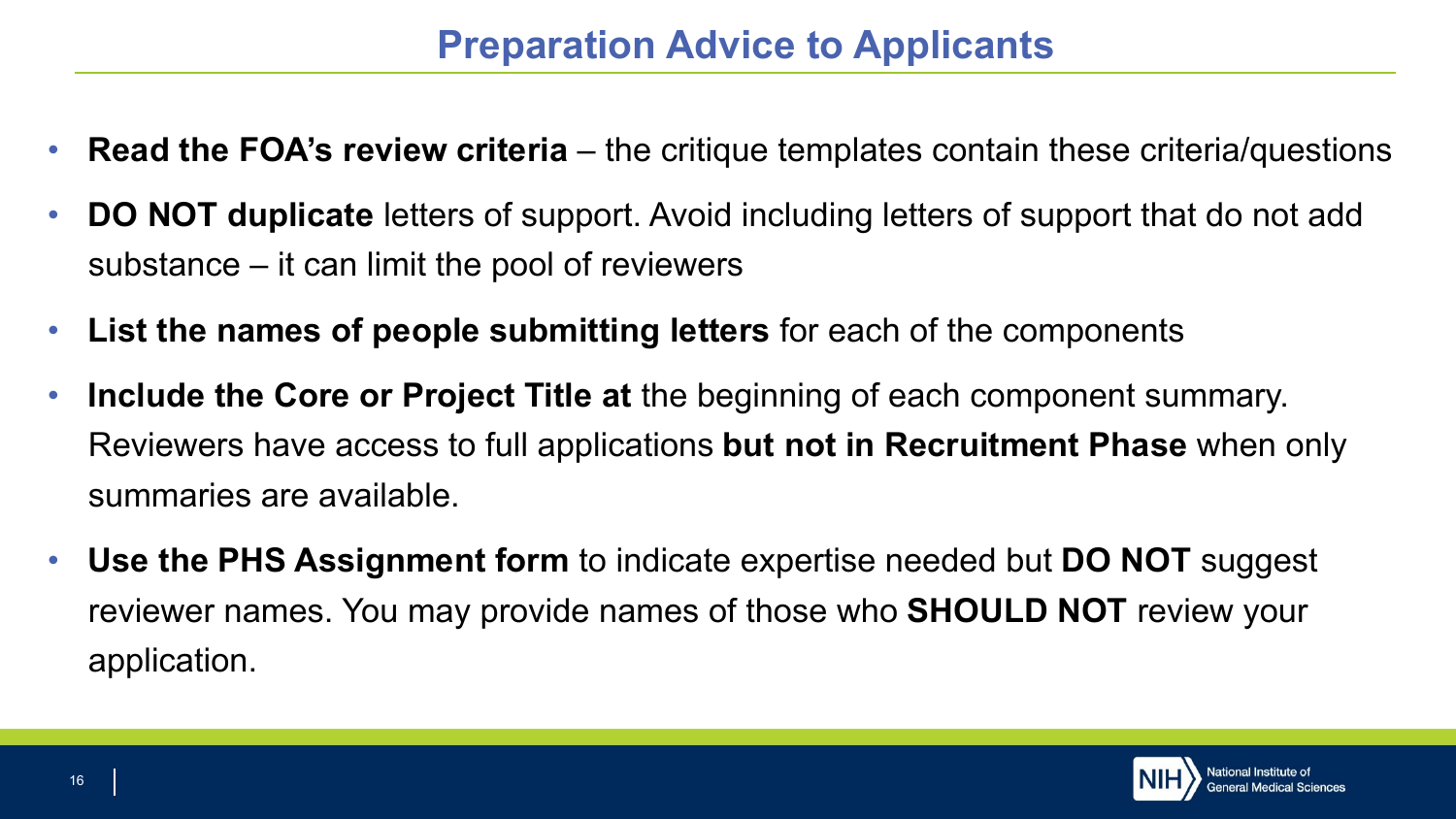## **Additional Information about the Review**

- Reviewers will evaluate the progress and outcomes of Phase 1 and will have access to the Phase 1 Summary Statement to cross-reference the original goals
- The outcomes for Phase 1 RPLs should be detailed and include grant applications submitted/awarded, presentations at meetings, publications, tenure/promotion, currently held positions
- Projects from RPLs continuing from Phase 1 and from new RPLs should fit within the scientific area of the COBRE and make effective use of the Research Cores
- Cores should continue to develop strong user bases that include RPLs, PPLs, COBRE personnel, and others at the institution and beyond



17